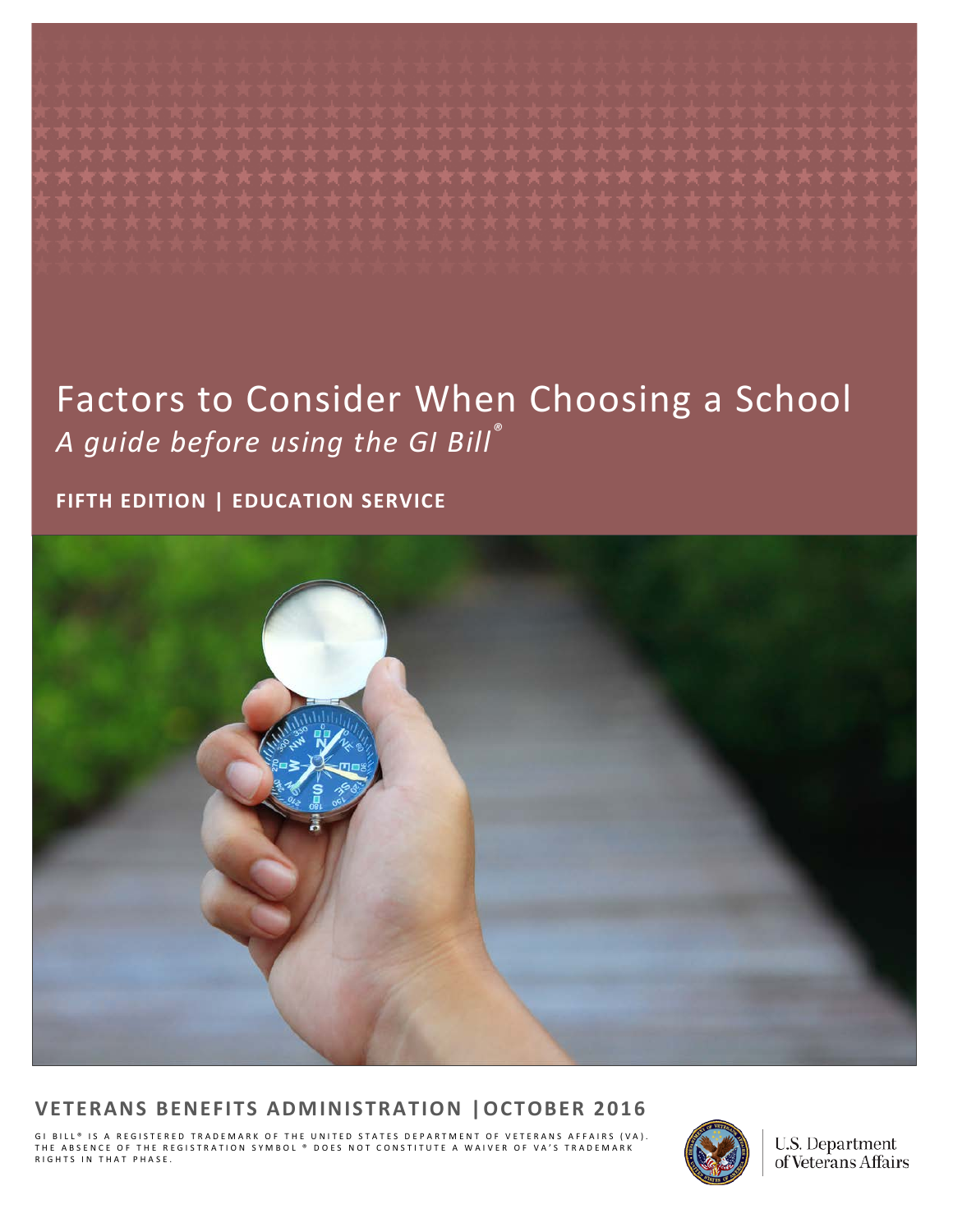

# **Table of Contents**

| Would my intended professional field accept and respect a degree from the university or college I'm |
|-----------------------------------------------------------------------------------------------------|
|                                                                                                     |
| How well does the school support Veterans? Does it have a dedicated program? 7                      |
|                                                                                                     |
|                                                                                                     |
|                                                                                                     |
|                                                                                                     |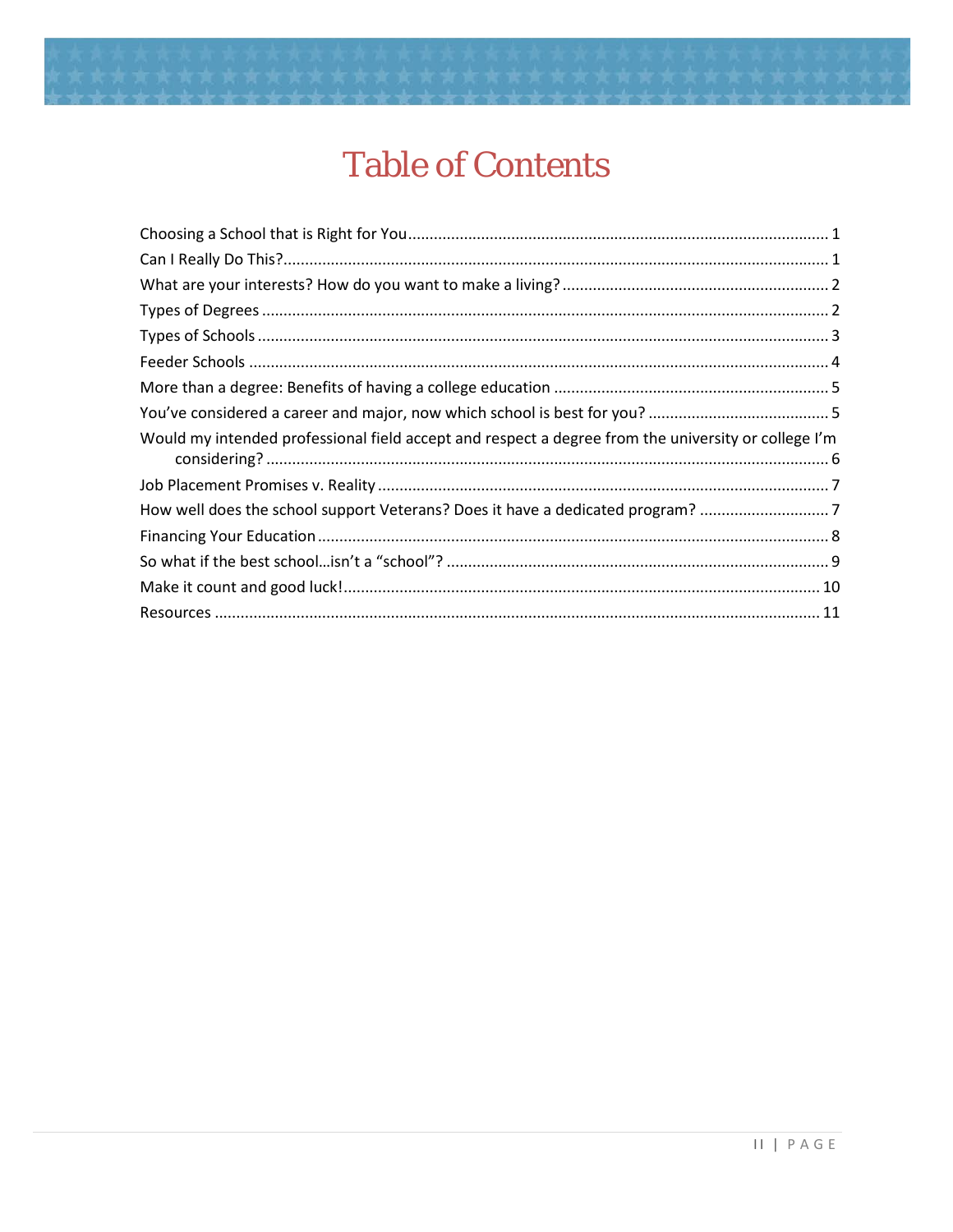<span id="page-2-0"></span>

As an eligible Servicemember, Veteran, dependent, Guard member or Reservist planning to use the GI Bill, you are a consumer about to make one of the most important decisions of your life. Where you begin your post-secondary education is critical.

Making informed decisions about how to make the most of your benefits and how a school can best meet your needs means doing a little homework before classes start. This guide presents eight important factors you should consider towards becoming an informed consumer first and a GI Bill user second.

# <span id="page-2-1"></span>Can I Really Do This?

Going back to school after the military can be a challenge. Break down some of your nagging questions about the future with some answers!

- While many students may be younger than you, there are bound to be other Veterans or already in the workforce returning to school. Younger definitely doesn't make you smarter and you have a wealth of life experience to draw on to get you through. You'll find it will serve you well in class. It's likely you have many things competing for your attention - work, family, home, health, and financial issues. A few suggestions-help you through: Pace yourself. - It's ok to start off with a course or two to get the feel of being in school. Feeling overwhelmed will make it tougher to focus, so ease into it if you can. You can pick up the pace later. If your school has a Veterans Center (you can check that *[here](https://www.vets.gov/gi-bill-comparison-tool)*), take advantage of those resources. Centers vary, but they can offer a dedicated place to study, assistance with benefits, and the support network you may be missing from your time on active duty. If your school doesn't have one, you can help start one. *[Student Veterans of America](http://studentveterans.org/)* has chapters nationwide and can help out. Find a suitable place to study. If noise or other people distract you, choose the library over a coffee shop or home as a study spot
- Find or start a study group…maybe with other Veterans…to help you stay focused and motivated.
- Take breaks. At least once per hour stand up, move around, get something to drink or get a few minutes of fresh air
- If you have a health issue that may be affecting your learning, colleges and universities may have accommodations to help you learn. If the issue is service related, take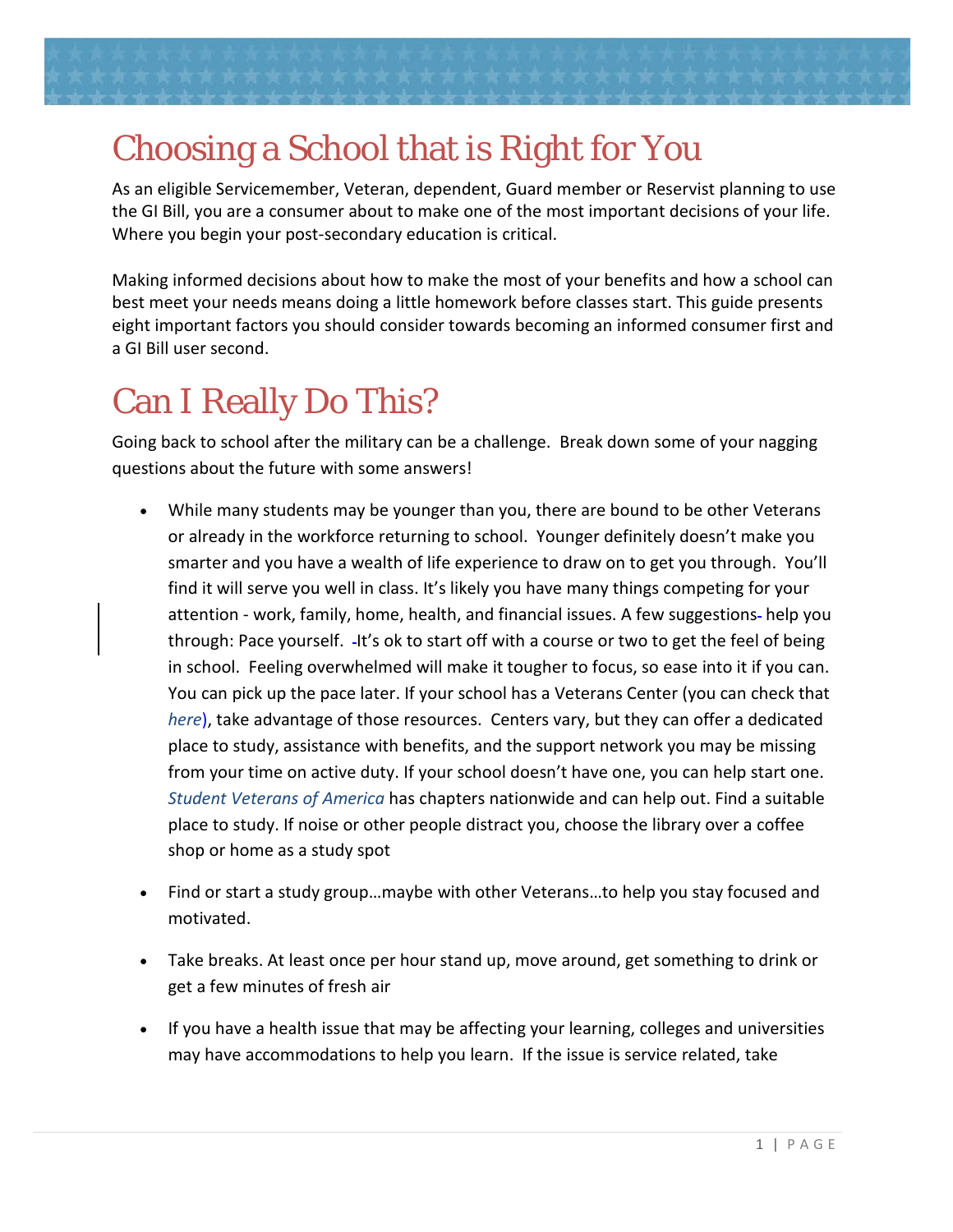

advantage of the *[VA's Vet Centers](http://www.vetcenter.va.gov/)* and *[Vocational Rehabilitation](http://www.benefits.va.gov/vocrehab/)* services. They are there to help!

Keep in mind skills that made you a good Servicemember will make you a good student. Being able to stick to a schedule, listening, problem-solving, maintaining discipline, being responsible and keeping commitments gives you a leg up on the fresh from high school bunch. It's likely you have more responsibility than they do, but you have experience on your side, so feel free to wield it!

# <span id="page-3-0"></span>What are your interests? How do you want to make a living?

You'll need to find a school that paves the path towards a career, so take some time to think about what you want your education to do for you. Explore your vocational interests in-depth; the self-assessment tool *[CareerScope®](http://www.benefits.va.gov/gibill/careerscope.asp)* on the GI Bill website is designed to help you determine your vocational aptitudes as well as academic readiness. CareerScope® is free to you and selfadministered. It will provide an assessment of your interests and aptitudes, give recommendations about which careers you may enjoy, and help you decide which courses or training programs you should focus on to pursue those careers.

The Department of Labor's (DOL) career search tool *[My Next Move for Vets](http://www.mynextmove.org/vets/)* is the nation's primary source of occupational information. You can review information about careers for hundreds of standardized and industry-specific descriptors; "Retail," "Government," "Health and Counseling," and "Self-Employed" are a few examples. DOL updates the tool by surveying a broad range of workers from each occupation. There is also a search engine to find careers similar to your military job and it has assessment instruments for workers and students who want to find or change careers.

You might also want to research the projected demand for career fields. The *[Bureau of Labor](http://www.bls.gov/ooh/)  [Statistics Occupational Outlook Handbook](http://www.bls.gov/ooh/)* provides information on the expected job prospects for different types of jobs, the education needed, earnings, what workers do on the job, and working conditions.

# <span id="page-3-1"></span>Types of Degrees

There are different types of post-secondary degrees you can obtain when you choose to pursue higher education. These include Associate's, Bachelor's, Master's, and Doctoral degrees.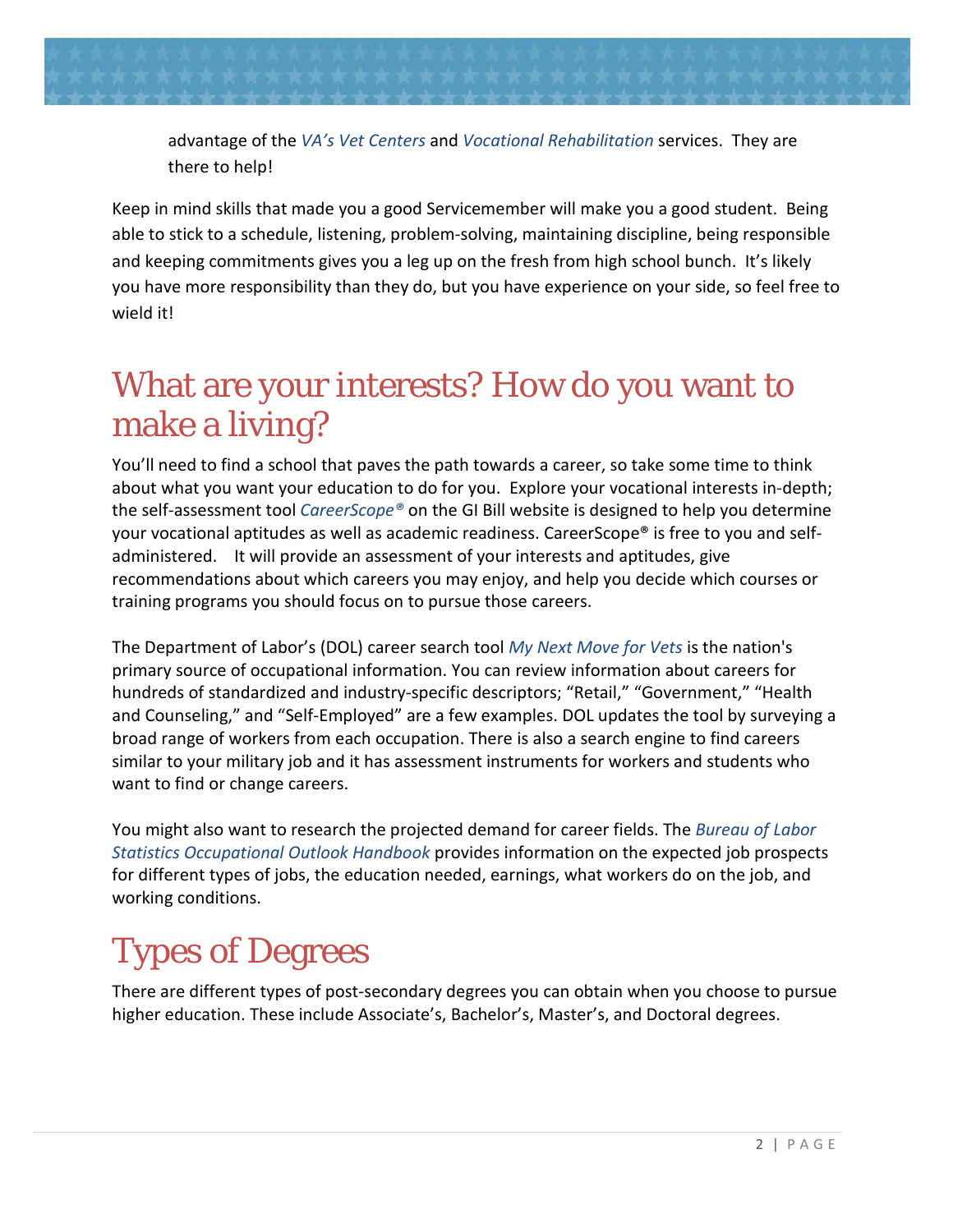

An Associate's degree program is typically two years, and is usually completed at a community college; some four-year universities also offer Associate's degree programs. Traditional degrees offered are Associate's of Arts (A.A.) or Associate's of Science (A.S.). If a student is enrolled in an Associate's program in fine arts, he or she will earn an Associate's of Fine Arts degree after completing the program. An Associate's degree generally requires 60 credit hours of training and takes two years of full-time attendance to earn. A student with an Associate's can seek employment afterwards or can transfer into a four-year program at a college or university and work towards earning a Bachelor's degree.

A Bachelor's degree program is obtained at a college or university, with degree programs that usually last four years; the two primary degrees are Bachelor's of Arts (B.A.) or a Bachelor's of Science (B.S.). A Bachelor's degree is a required academic credential you will need if you plan to earn a graduate or professional degree. If a student declares a major in environmental science, he or she will earn a B.S. in Environmental Science. A Bachelor's degree generally requires 120 credit hours of training and takes four years of full-time attendance to earn. After receiving this degree, a student can seek employment or increase their knowledge and skills by enrolling in a graduate program.

Universities offer intensive two-year graduate programs for students seeking their Master's degrees. Graduate school course study is demanding. The programs are designed to provide a more in-depth and analytical approach to your desired discipline. Most programs will have fulland part-time options available.

A Doctoral degree is the highest academic degree in a field of study. Though not required, many choose to earn these degrees to further their knowledge in their discipline or to increase their earnings. Doctoral programs are strategic and require a student's full attention; completing these programs can take three to six years. Typically, a student must already have received his or her Bachelor's and Master's degrees before obtaining a Doctoral degree. Types of Doctoral degrees include: Ph.D., law degrees (J.D), and medical degrees (M.D.). Whether you want to earn a Bachelor's in English or a Ph.D. in Higher Education, the GI Bill will help you reach your goals.

# <span id="page-4-0"></span>Types of Schools

Post-secondary schools are typically one of three types: public, private non-profit or private forprofit. The type of school you attend is critical because it will affect everything from how much you'll receive in GI Bill benefits to the type and quality of training.

Public schools in the U.S. are generally state-funded institutions of higher education that include community colleges and universities. They are founded, operated, and accountable to state government entities. Public schools charge reduced tuition and fees to in-state residents and a higher rate for out-of-state students. Generally, public schools cost less to attend than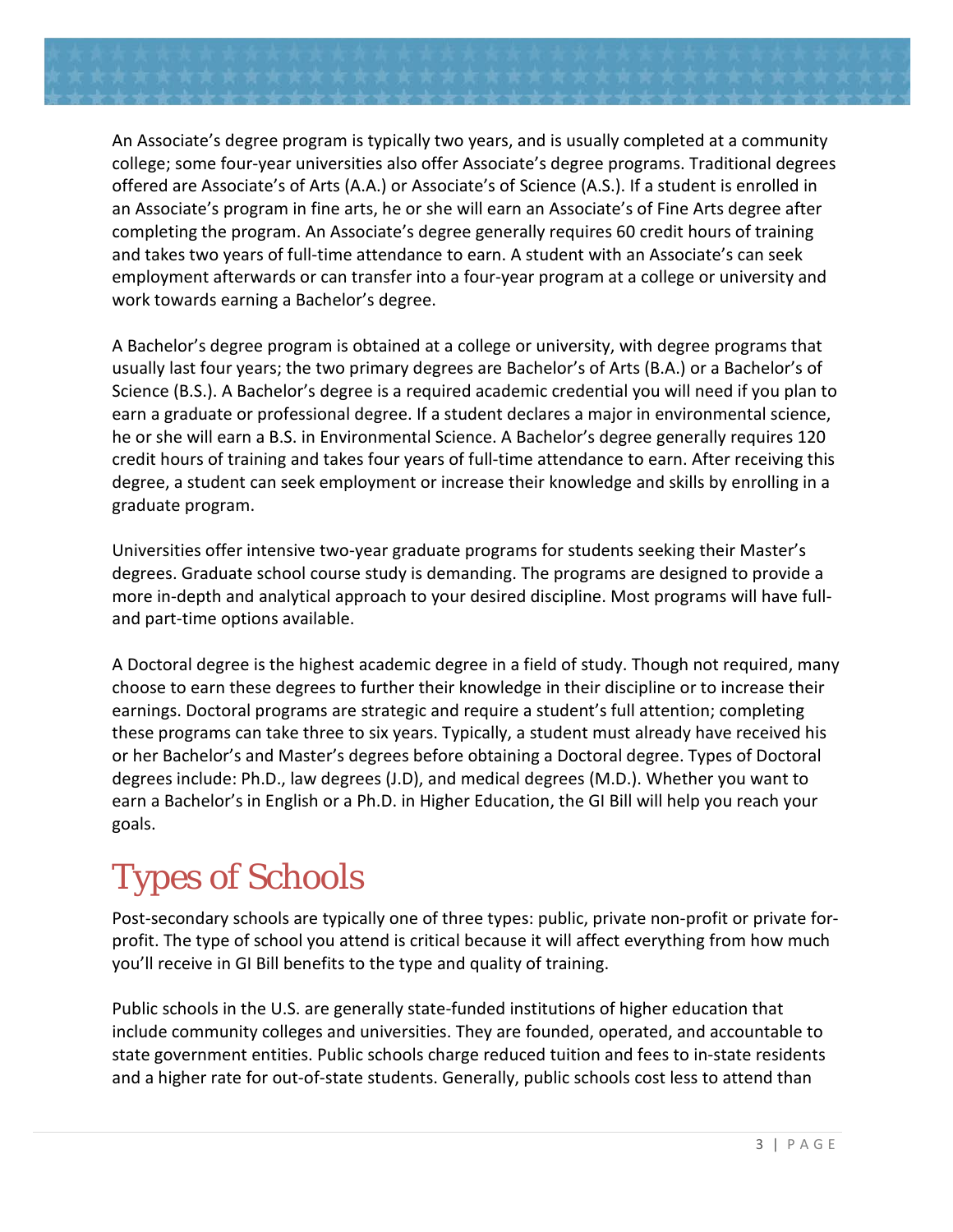

Private non-profit schools in the U.S. are primarily funded through a combination of tuition and fee charges and funding raised and invested tax-free in large endowments. Tuition and fee charges are usually higher than their public school counterparts. As such, private non-profit schools do not have state residency requirements, allowing them the ability to be more selective in whom they choose to enroll. Private non-profit schools are typically administered by a board whose members are appointed by alumni. Under the Post-9/11 GI Bill students are eligible to receive up to a national maximum dollar amount paid to the school for tuition and fees and may be eligible to participate in VA's *[Yellow Ribbon](http://www.benefits.va.gov/gibill/yellow_ribbon.asp)* program.

Private for-profit schools in the U.S. are primarily funded through tuition and fee charges. They are operated by private, profit-seeking companies, usually accountable to a board of directors that represent their respective investors' interests. Private for-profit schools do not have state residency requirements and are more inclusive in whom they choose to enroll. Under the Post-9/11 GI Bill students are eligible to receive up to a national maximum dollar amount paid to the school for tuition and fees and may be eligible to participate in VA's *[Yellow Ribbon](http://www.benefits.va.gov/gibill/yellow_ribbon.asp)* program.

## <span id="page-5-0"></span>Feeder Schools

Some students will complete undergraduate studies by attending a community college then transferring to a local public university. We call this the "feeder school trend."

Instead of completing all four years of undergraduate study at a university or college, a student will spend his or her first two years at a community college, then transfer to a college or university to complete the final two years.

Community colleges and state universities have developed "articulation agreements," agreements between community colleges and four-year colleges and universities that recognize the credits earned toward degree programs at a four-year institution. The Associate's degree you earn will essentially cover your freshman and sophomore credits. Institutions in 28 states including Maryland, California, and Arizona have adopted these academic policies. Take a look at the *[College Partnerships and Articulation Agreement](http://www.finaid.org/otheraid/partnerships.phtml)* chart to see if schools in your state have these beneficial agreements.

Many students are choosing this route because they can earn credits at a significantly lower cost while preparing academically to attend a four-year program. Increasing percentages of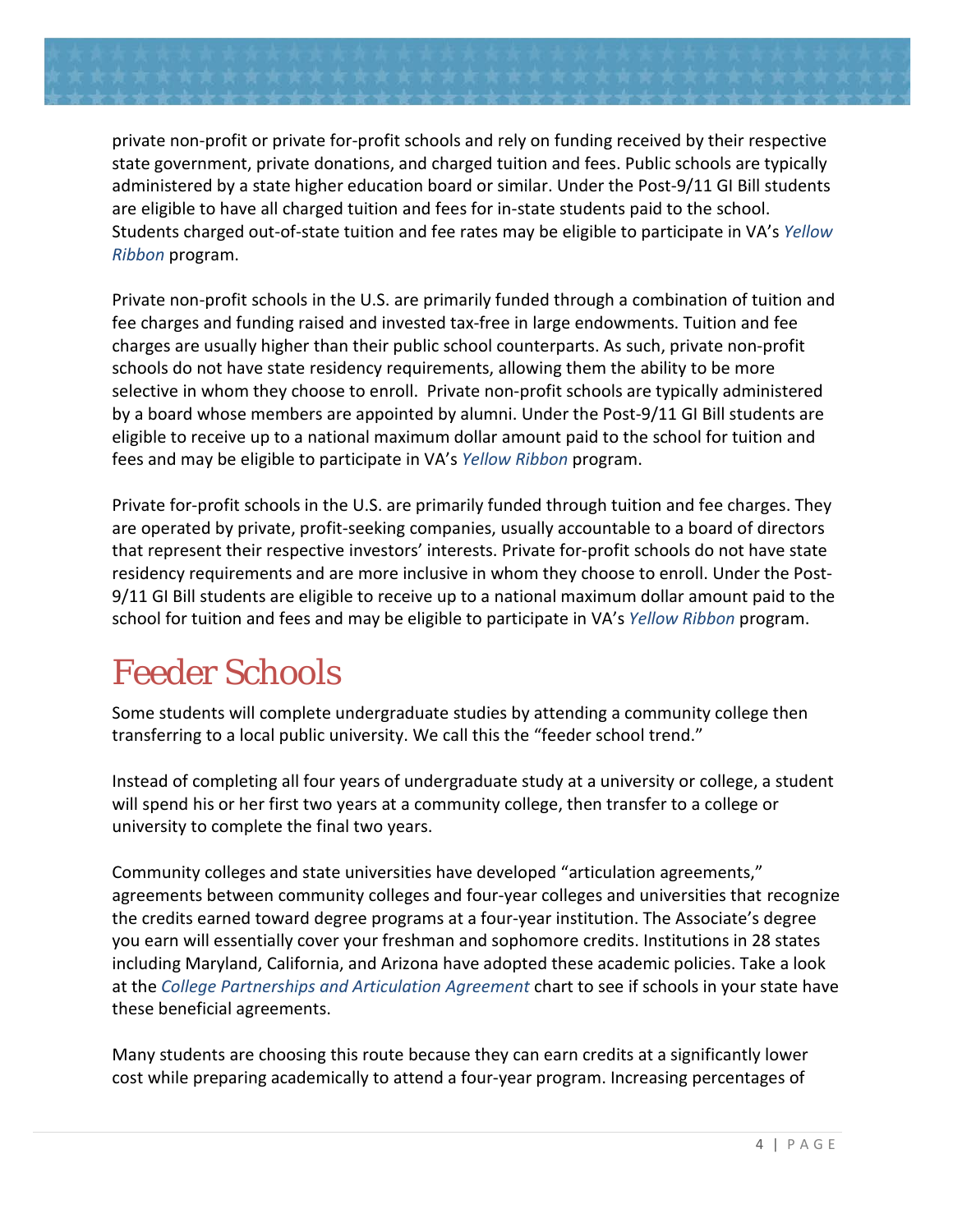

### <span id="page-6-0"></span>More than a degree: Benefits of having a college education

Earning a degree yields many beneficial opportunities; not only does it make you more competitive in the work force, it also leads to higher salaries, job stability and satisfaction, and greater employer-provided benefits. With your degree, you are more valuable to your employer; you are also less likely to be terminated during an economic downturn.

### <span id="page-6-1"></span>You've considered a career and major, now which school is best for you?

Choosing the right school involves more than just completing the school's application process. Start by researching schools using the Department of Education's (ED) *[College Scorecard](https://collegescorecard.ed.gov/)*. Next, attend an Open House or take a school tour. Envision yourself being a part of the school community. Can you see yourself there for the next several years? Make sure the school you attend meets *your* standards and expectations. In the military you demonstrated the commitment, discipline, and desire to succeed. These qualities are highly sought after by colleges and universities. Leverage those qualities and attend the school that best provides what you need and maximizes your investment. Choosing the right school is one of the biggest decisions you will make.

For more information on what your GI Bill benefits will cover, visit our *[GI Bill Comparison Tool](http://www.benefits.va.gov/gibill/comparison)* to start researching schools. The GI Bill Comparison Tool shows key measures of affordability and value for each school including graduation rates, median borrowing amounts, and student loan default rates. You should carefully consider potential pitfalls of attending a school with a low graduation rate or high median borrowing amount. And remember, schools that are not listed in the Comparison Tool are not approved for GI Bill benefits and cannot be paid unless a school obtains approval.

The Federal Trade Commission also has some helpful information to help you decide. Their *["Choosing a College"](http://www.consumer.ftc.gov/articles/0395-choosing-college-questions-ask)* guide has eight questions to ask yourself and your potential school before making any decisions.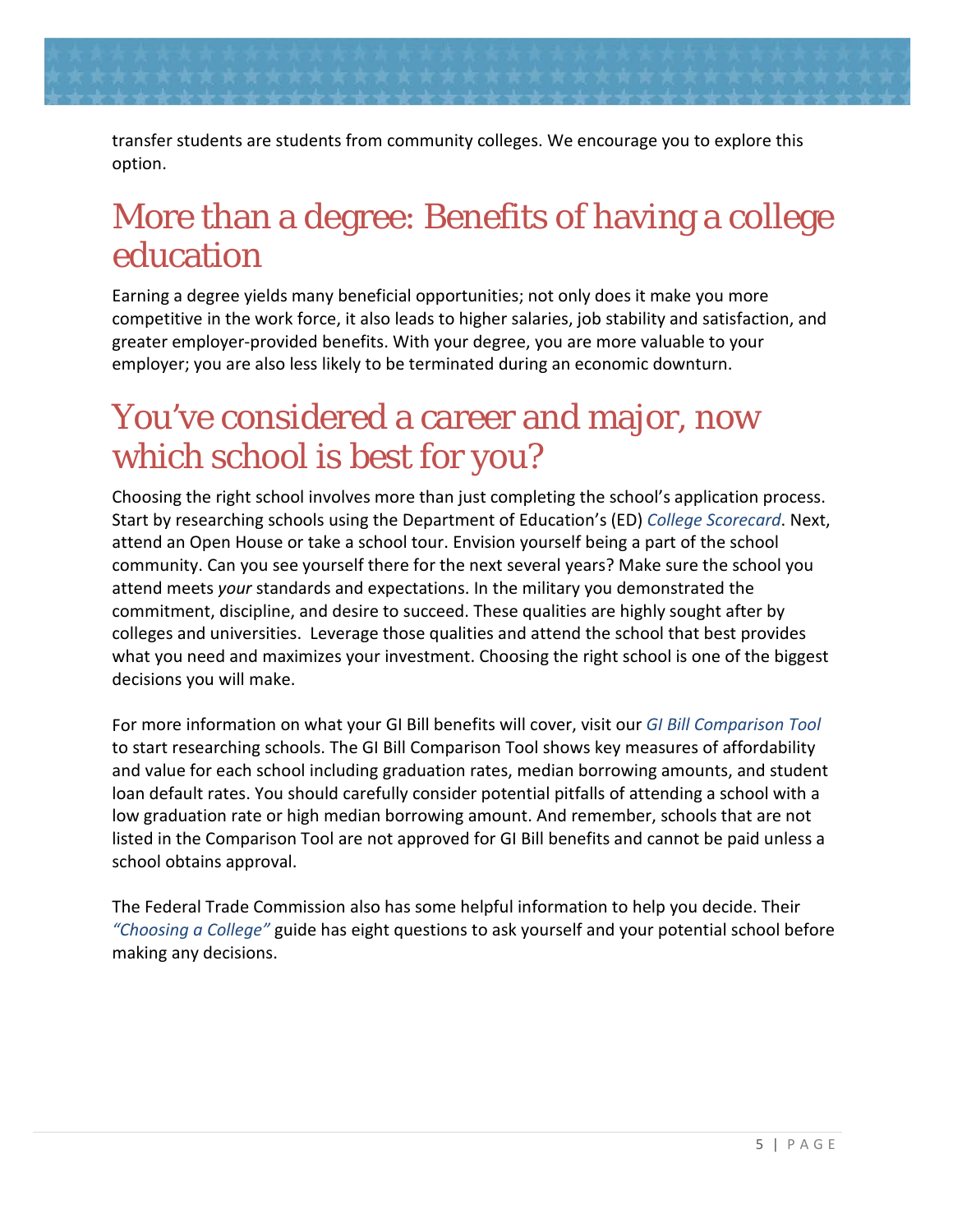# <span id="page-7-0"></span>Would my intended professional field accept and respect a degree from the university or college I'm considering?

What's the point of a degree if it doesn't lead to employment? Employers have a good idea about which colleges and universities have good standing in their professional field and which don't. Choosing the right school for your particular discipline is crucial. Accreditation matters if you plan to start school at one institution and transfer to another to complete your degree. Be sure to ask any potential school about their credit transfer policy.

ED maintains a *[database](http://ope.ed.gov/accreditation/)* of accredited postsecondary institutions and programs. Accreditation is a recognized credential for schools and some programs. If a college or university is not accredited, your degree may be of low quality. As stated by ED, the goal of accreditation is to ensure the education provided by institutions of higher education meets acceptable levels of quality.

Be mindful of accredited schools that offer non-accredited programs and degrees as well. There are three types of accreditation that every student should be familiar with: regional, national, and programmatic.

Regional is the most common accreditation. It requires schools to be reviewed by agencies in the school's home state. According to ED more than 85% of all colleges in the US are regionally accredited. Research universities, community colleges, liberal arts institutions, and public universities are the types of schools that are regionally accredited. Credits from one regionally accredited institution will usually transfer to other regionally accredited institutions provided the courses fit into your program. Some professions may require that you graduate from a regionally accredited school

National accreditation is not limited to one geographic area. It reviews career, vocational, and trade schools all across the US and online. Nationally accredited schools offer credits that regional accredited schools do not, therefore making their credits difficult to transfer. While ED does not say whether regional or national accreditation is better, an *[ED study](http://nces.ed.gov/pubs2014/2014163.pdf)* revealed that, "Nearly 90 percent of all student credit transfer opportunities occurred between institutions that were regionally, rather than nationally, accredited."

Professional associations also have separate accrediting bodies for programs of education at schools. It's even possible for an accredited school to offer a non-accredited degree so pay careful attention to whether or not your degree program is accredited.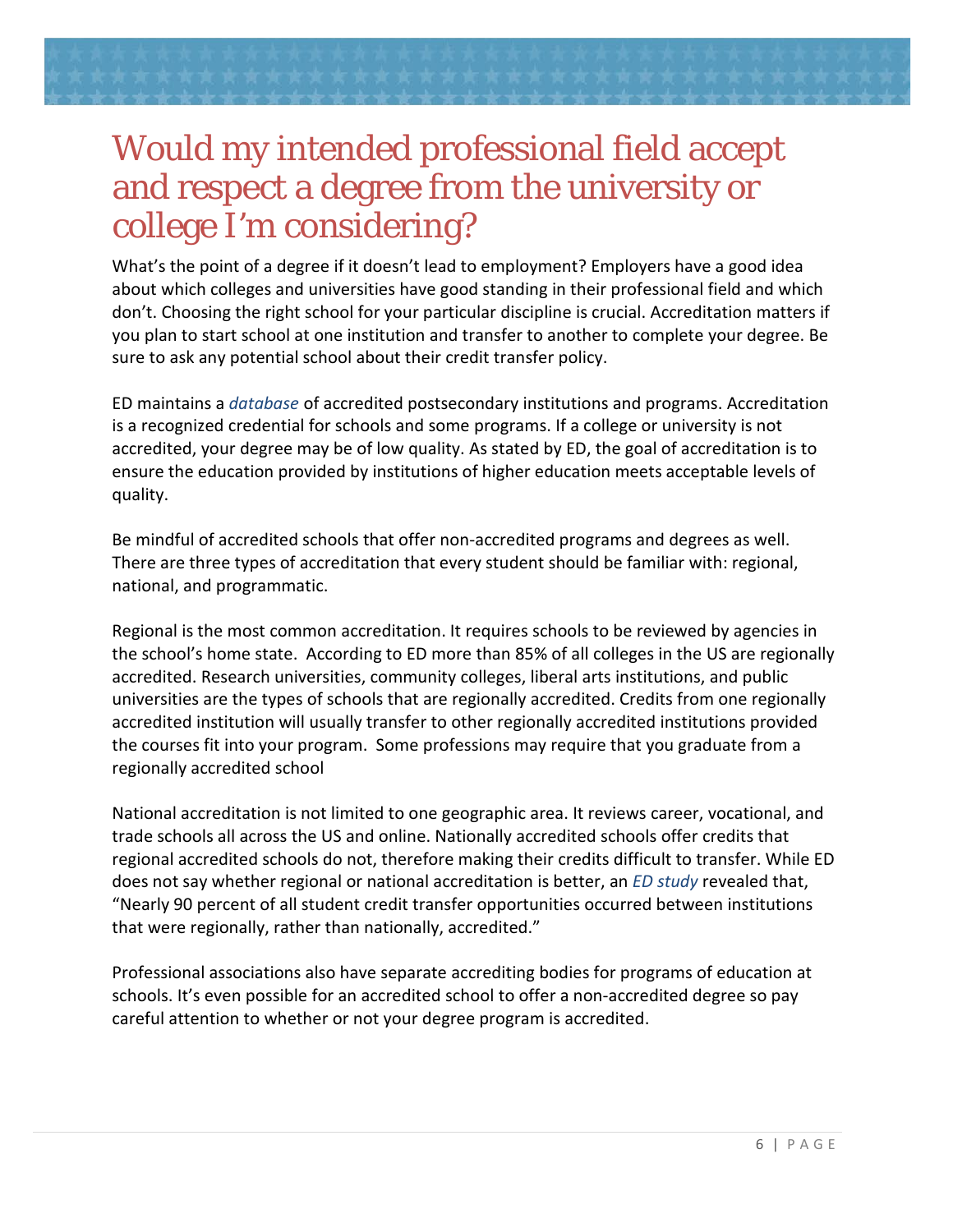

To learn if a degree program is accredited, search for a school in the GI Bill Comparison Tool and click on "See Accreditors" under the "School Summary" box. This link will take you to ED's College Navigator where you can see all the professional accrediting bodies that have approved programs of education at the school.

This is important because it can impact your future employment opportunities. To use an example, the Veterans Health Administration can only hire those who complete a nursing degree accredited by either the National League for Nursing Accrediting Commission (NLNAC) or the Commission on Collegiate Nursing Education (CCNE).

# <span id="page-8-0"></span>Job Placement Promises v. Reality

Any school that helps you earn a degree but not find a job is a diploma mill. What that process looks like could indicate the quality of the institution. Check to see if the school has a career resource center that provides services like resume writing workshops and interview skill development. Does the school promise to place you in a job if you earn a degree from them? If so, then be cautious, because no organization can rightfully guarantee you a job unless that job was set aside for you from the beginning.

## <span id="page-8-1"></span>How well does the school support Veterans? Does it have a dedicated program?

Be careful about schools that claim to be "Military/Veteran Friendly." Make sure your prospective school is friendly to your needs. There are objective sources to help you determine those needs.

The American Council on Education (ACE) has developed a *[toolkit](http://vetfriendlytoolkit.org/)* for how schools can create or enhance policies and programs to better serve Veterans. It has examples of many successful programs that are available to you.

Other things to check for:

 *Transfer of credits from other schools or for military training -* Your school should recognize your past coursework/training and accept your transferred credit. Be vigilant in understanding whether your coursework will transfer to a new school. Not all credit will be accepted, but finding an institution where this credit is best utilized towards degree requirements will help you make the most of your benefits. Check out the *[ACE](http://www.acenet.edu/news-room/Pages/Military-Guide-Online.aspx) [Military Guide](http://www.acenet.edu/news-room/Pages/Military-Guide-Online.aspx)* to find out what kind of credit you may receive for your military experience.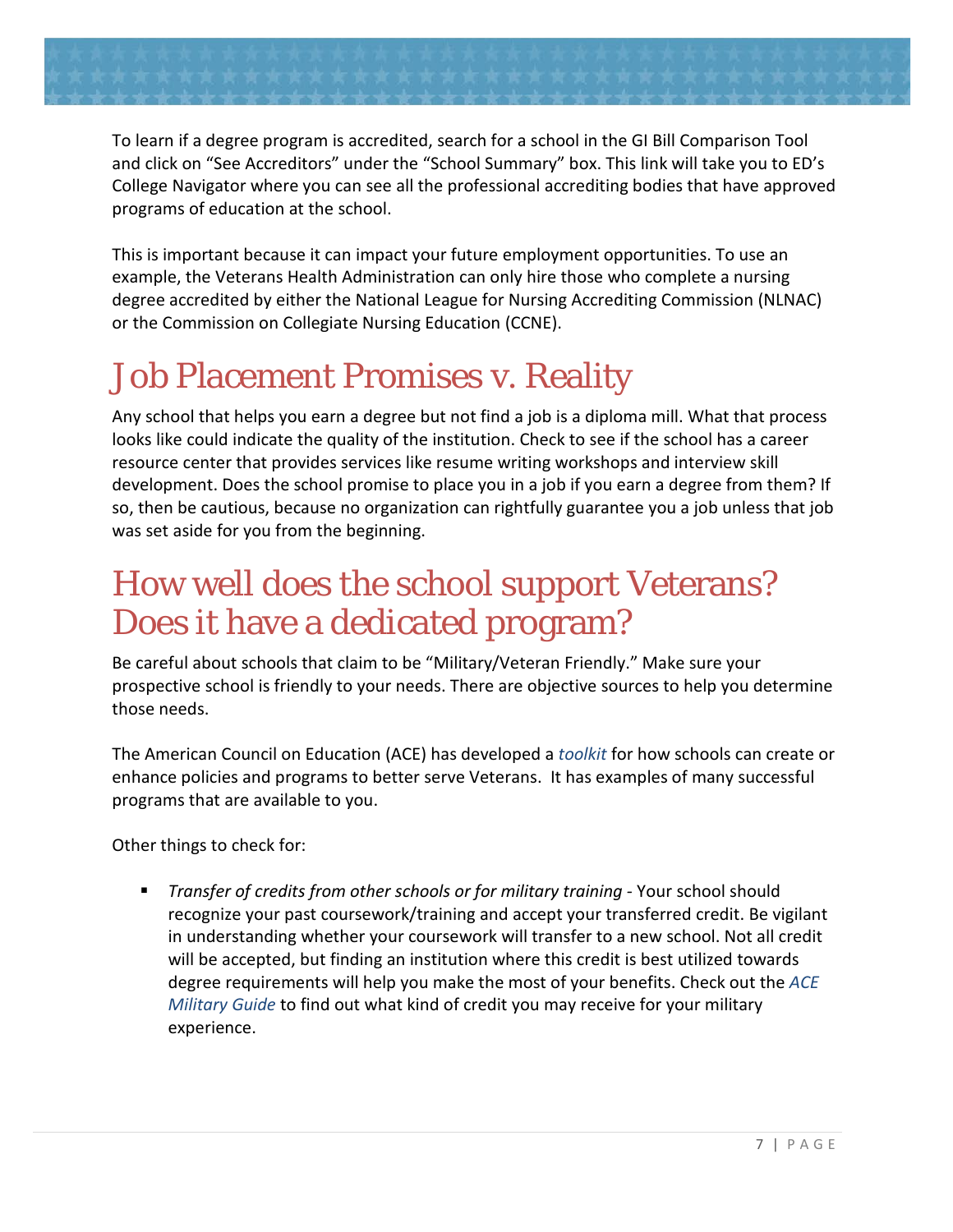- *Campus and community support* Look for access to mental health and medical support, disability services, academic accommodations, and available career services.
- *A strong Veteran voice* Find an administration that listens to and involves Veterans in Veteran programs such as a school with a *[Student Veterans of America](http://studentveterans.org/)* organization. We want you to be a face, not just a number at your institution.
- *Central point of contact* Hands-on, in-person assistance with navigating the educational process makes the academic journey much more manageable. Schools that agree to the President's *[Principles of Excellence](http://www.benefits.va.gov/gibill/principles_of_excellence.asp)* are obligated to have such a person for Veterans.
- *Veteran specific space* A designated location for student Veterans offers a dependable and supportive environment where trust, support, and camaraderie can be found and fostered in an academic environment.
- *Principles of Excellence participant* Be sure to review VA's list of schools that agree to participate in the President's Principles of Excellence Program by searching for schools using the *[GI Bill Comparison Tool](http://www.benefits.va.gov/gibill/comparison)*.
- *Expanded housing options* Student Veterans sometimes have unique housing preferences and needs; options differ by institution.

# <span id="page-9-0"></span>Financing Your Education

Given your GI Bill education benefit level and choice of school, you may not need student loans. Depending upon your *[time in service](https://gibill.custhelp.com/app/answers/detail/a_id/947/kw/percentage)*, your tuition and fees charges could be completely or mostly covered. This also depends upon your choice of a school or program. It is essential to research other options such as grants before considering taking out a loan. If you do take out loans, make sure you understand capitalized interest and the repayment terms or you may become heavily indebted. Other questions to ask yourself:

- What is a reasonable amount to pay for my degree?
- What is my interest rate and when do I have to start paying the loan back?
- Will I make enough money to repay my student loan debt?

According to the Consumer Financial Protection Bureau (CFPB) and ED, there are currently more than 40 million student loan borrowers with over \$1.1 trillion in outstanding debt, surpassing credit card debt. If you assume a large amount of student loan debt you may not qualify for home or auto loans and may have to delay saving for retirement, starting a family, or starting a business. The authoritative tool to help you determine how much tuition and fees your benefits will cover and how much you will need to pay is VA's *[GI Bill Comparison Tool](http://www.benefits.va.gov/gibill/comparison)*.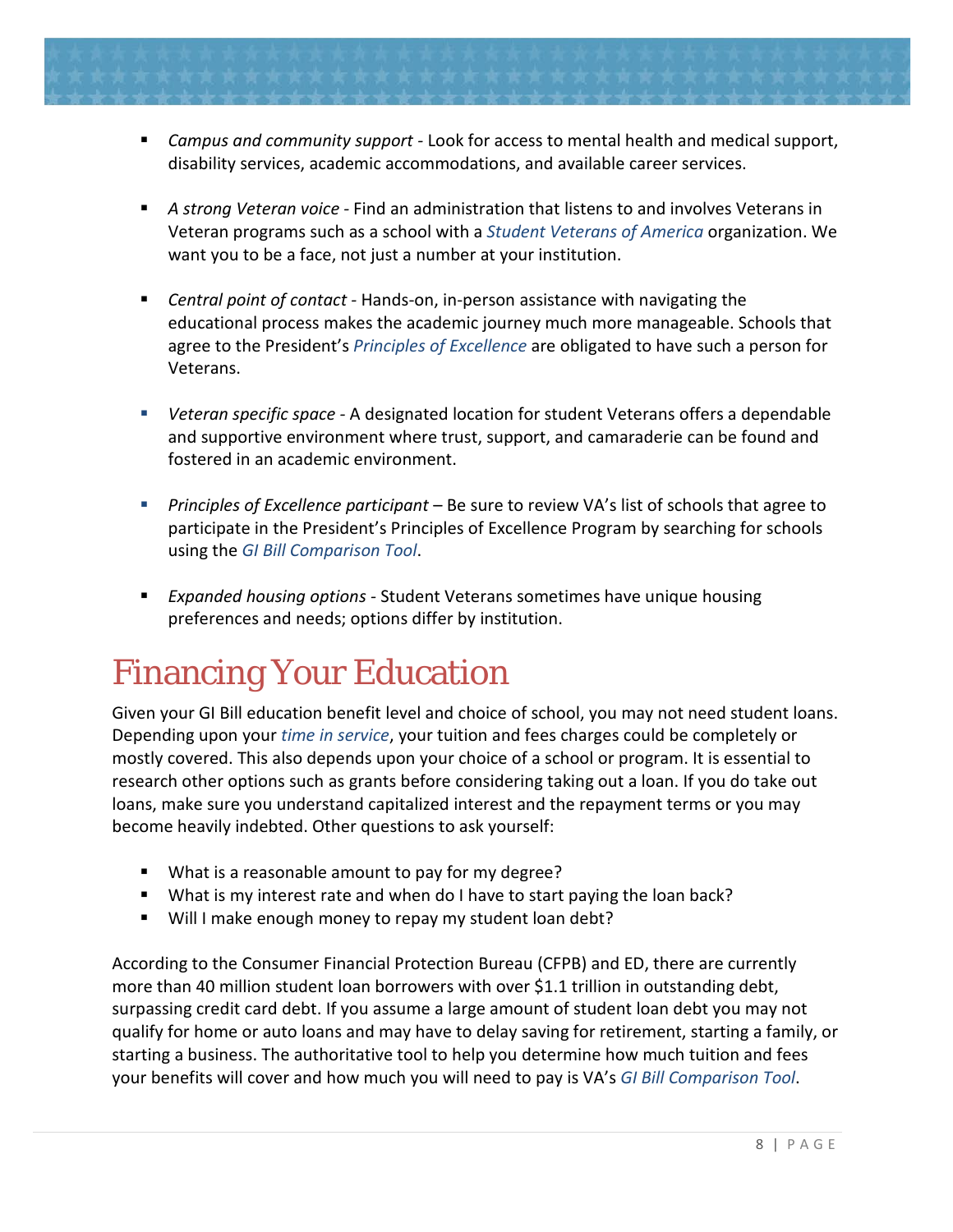

If you must take out loans to help pay for school, consider a *[Federal Direct Loan](http://www.direct.ed.gov/)* from ED as repayment terms are generally more flexible and there are greater consumer protections. Check the online tools available through ED at *[studentaid.ed.gov](http://www.studentaid.ed.gov/)* and the Department of Education's *[Financial Aid Shopping Sheet](http://www2.ed.gov/policy/highered/guid/aid-offer/index.html)*.

<span id="page-10-0"></span>If you decrease your training time (i.e. drop one or more classes, leave school, etc.) and we have already processed a payment for tuition and fees, an overpayment will occur. When the School Certifying Official (SCO) notifies us of a change, a debt will be created against your account. Depending upon the circumstances, a debt may also be created for the monthly housing allowance and the book and supply stipend.

You are responsible for keeping track of your tuition and fee account balance and payments. Visit your school's financial office regularly to review your account, ensure that the charges are correct and that payments and refunds are processed correctly, and contact your SCO to ensure the certification information they send to us matches your schedule.

Please contact the Debt Management Center if you receive a debt notification from the VA. The Debt Management Center is the authoritative source of debt collection information. You can reach them at 800 827-0648 or e-mail them at dmc.ops@va.gov.

# So what if the best school…isn't a "school"?

Most of us equate using the GI Bill with attending some sort of college or university. That's been the standard for at least the last century. However, before college was the norm, there was apprenticeship. Considering the cost of school, time spent taking required classes that you can't fathom having anything to do with helping you find employment, there is an alternative.

What about an education that leads to an actual job? Specific training for a specific job you will have once you finish?

Apprentices are productive members of the workforce who have chosen to master their craft as they train on the job and in the classroom.

VA's *[On-the-Job Training/Apprenticeship program](http://www.benefits.va.gov/gibill/onthejob_apprenticeship.asp)* allows Veterans to learn a trade or skill through structured training and close supervision on the job rather than attending formal classroom instruction. The program is available through both, non-Federal and Federal agencies/entities.

which is the equivalent of the Monthly Housing Allowance (MHA) of an E-5 with dependents. E At the beginning of the program, employers generally pay a reduced wage (must be at least 50% of journeyman wage). Unless the training establishment is operated by a federal, state, or local government, periodic wage increases must be given, and by the last full month of training the wage must be at least 85% of the wage for a fully trained employee. Veterans in an approved program can use their Post 9/11 GI Bill benefit and receive a tax-free housing stipend The stipend starts at 100% and decreases by 20% every six months as wages increase. Stipend payments for other GI Bill programs are found *[here.](http://www.benefits.va.gov/gibill/resources/benefits_resources/rate_tables.asp)*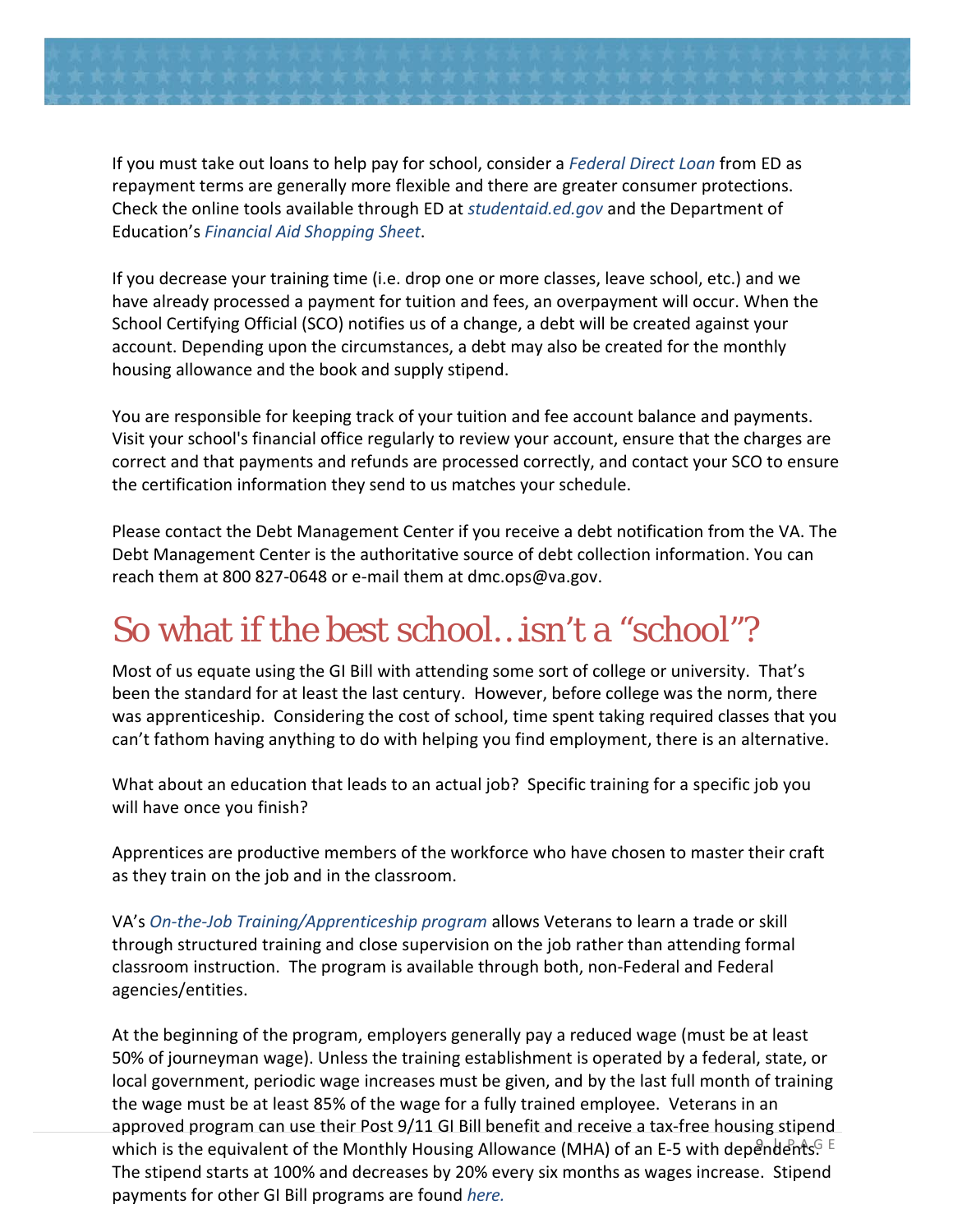

fighter), the monetary and time investment isn't nearly as much, the demand is high, and the *[median pay](http://www.bls.gov/oes/current/oes_nat.htm#49-0000)* is higher than the average desk job.

# <span id="page-11-0"></span>Make it count and good luck!

Choosing the right school is the first step in not only readjusting to civilian life, but most importantly succeeding in civilian life. The GI Bill is a great program and you've already earned it. Use your benefits wisely, finish school, and become the leader in the civilian world you have already demonstrated you can be in the military.

--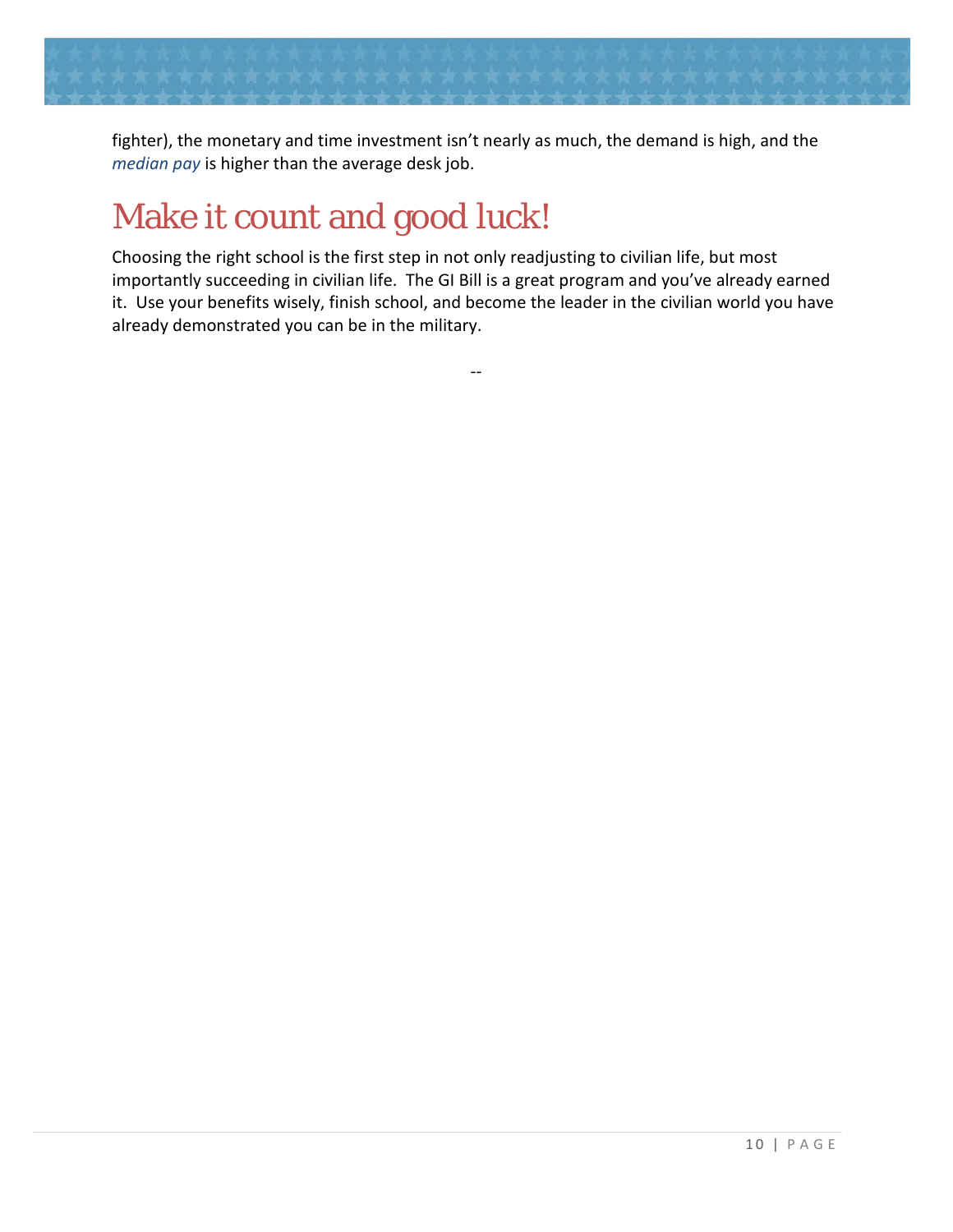

#### <span id="page-12-0"></span>Resources

1. Department of Labor's My Next Move for Vets *<http://www.mynextmove.org/vets/>*

2. Bureau of Labor Statistics Occupational Outlook Handbook *<http://www.bls.gov/ooh/>*

3. VA's CareerScope® Interest Inventory *<http://benefits.va.gov/gibill/careerscope.asp>*

4. VA's GI Bill Comparison Tool *<http://www.benefits.va.gov/gibill/comparison>*

5. FTC's "Choosing a College" Guide *http://www.consumer.ftc.gov/articles/0395-choosing-college-questions-ask*

6. Department of Education's database of accredited institutions and programs *http://ope.ed.gov/accreditation/*

7. ACE's Toolkit for Veteran Friendly Institutions *<https://vetfriendlytoolkit.acenet.edu/Pages/default.aspx>*

8. ACE's Military Guide for College Credit *<http://www.acenet.edu/news-room/Pages/Military-Guide-Online.aspx>*

9. Student Veterans of America Organization Directory *<http://studentveterans.org/index.php/chapter/directory>*

10. Overview of the President's Principles of Excellence *[http://www.benefits.va.gov/gibill/principles\\_of\\_excellence.asp](http://www.benefits.va.gov/gibill/principles_of_excellence.asp)*

11. Consumer Financial Protection Bureau's Paying for College Tool *<http://www.consumerfinance.gov/paying-for-college/>*

12. Department of Education's Federal Direct Loan Program *<http://www.direct.ed.gov/>*

13. Department of Education's Federal Student Aid Overview *<https://www.studentaid.ed.gov/>*